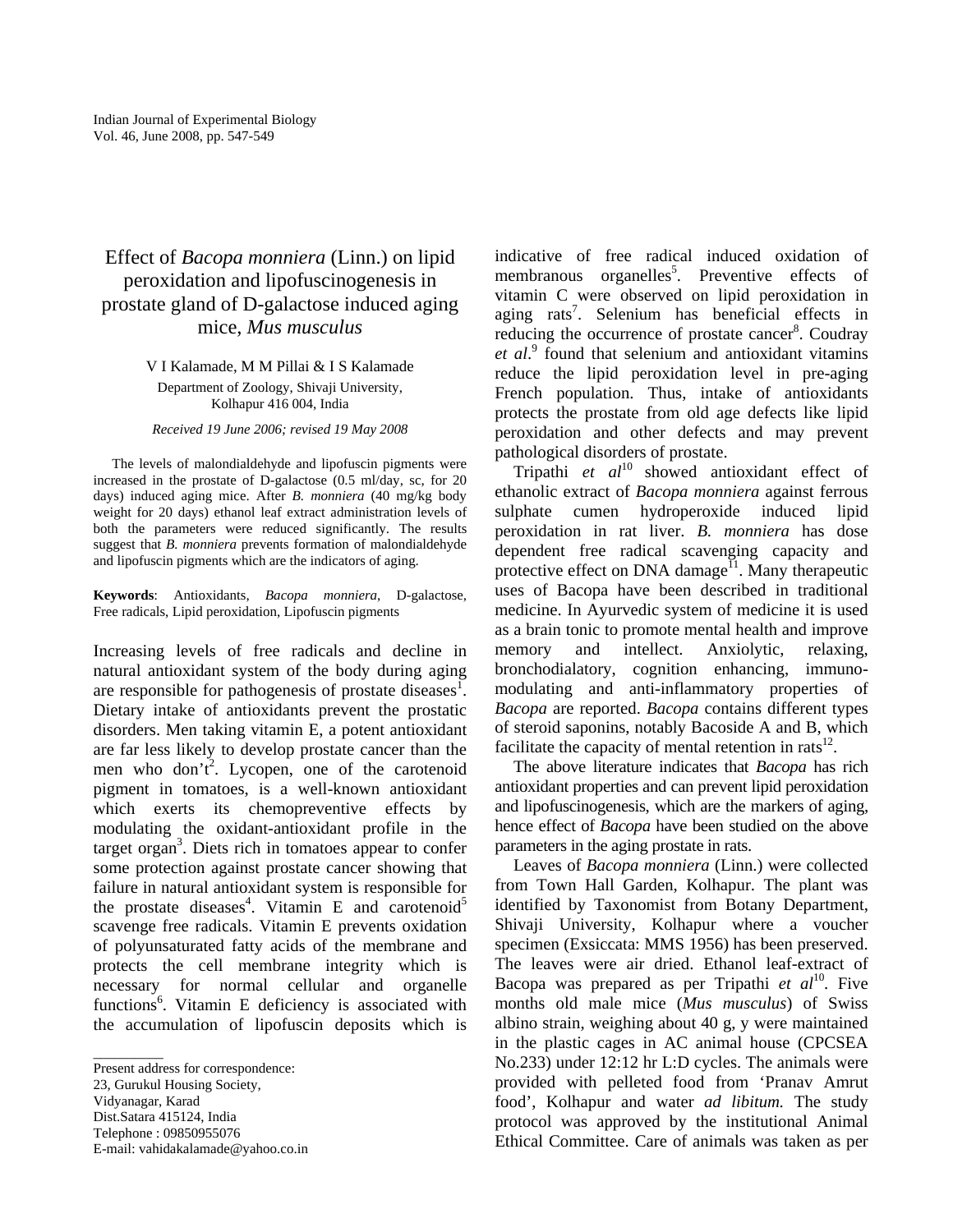guidelines of CPCSEA, Dept. of Animal Welfare Govt. of India.

The mice (25) were divided into following 5 groups of 5 animals each:

Control Group I: Animals were injected subcutaneously (sc) with 0.5 ml sterile water/day/ animal for 20 days.

Aging induced Group II: The mice were injected (sc) with 5% D galactose, 0.5 ml/day/animal for 20 days to induce aging. Deshmukh *etal*. 13 have confirmed the dose and duration of D-galactose for induction of aging in mice.

*Bacopa* co-treated Group III: The mice were injected (sc) with 5% D-galactose along with ethanol extract of *Bacopa* leaves (40 mg/kg body weight), 0.5 ml/day/animal. The co-treatment of *Bacopa* extract was carried out to study its effect on induced aging and oxidative stress.

Natural recovery Group IV: This group was injected with 0.5 ml of 5% D-galactose, for 20 days and then they were kept without any dose of Bacopa for next 20 days to study the natural recovery, if any.

Bacopa recovery Group V: The mice were injected with 0.5 ml 5% D-galactose for 20 days and then were injected with ethanol extract of *Bacopa* leaves (40 mg/kg body weight) for next 20 days, to study effect of *Bacopa* as antiaging agent and to study the recovery by *Bacopa.* 

On completion of doses the animals were sacrificed by cervical dislocation; prostate gland was dissected out, blotted and weighed. The prostate tissue was homogenized by using mixture containing 75 mM phosphate buffer (*p*H 7.04), 1 mM ascorbic acid and 1 m*M* ferric chloride.

Lipid peroxidation was studied by Will's<sup>14</sup> method in which the thiobarbituric acid reactive substance (TBARS) i.e. malondialdehyde (MDA) is measured in the form of red coloured malondialdehyde-TBA complex colorimetrically at 532 nm using standard. Lipid peroxidation was measured in the form of n mol MDA/mg wet weight of tissue.

Lipofuscinogenesis was studied by the method of Dillard and  $Tappel<sup>15</sup>$ . The prostate tissue was

homogenized by using the mixture prepared earlier for lipid peroxidation. The extraction was carried out by addition of chloroform: methanol  $(2:1 \text{ v/v})$  to 0.5 ml of homogenized tissue sample. It was mixed well on vortex mixer and then 3ml of double distilled water was added and centrifuged at 300 g for 2 min. To 1 ml of upper layer 0.1 ml of methanol was added and the fluorescence was measured on spectrofluorometer (Elico, SL, 174) at 366 excitation spectrum and 450 emission spectrum.

All values are expressed as mean ± SD. The statistical analysis was performed using oneway Analysis of variance (ANOVA) followed by Tukey's Post Hoc Test. A value of *P<*0.01 was considered statistically significant.

Lipid peroxidation, which indicates endogenous MDA levels, was found to be increased in the prostate of D-galactose treated mice as compared to age matched control mice (Table 1). On the other hand it decreased in *Bacopa* co-treated group as compared to D-galactose induced mice. In natural recovery group MDA concentration increased as compared to the Bacopa recovery group. Intensity of fluorescence indicated that lipofuscinogenesis was increased in aging induced mice than the control, where as it was reduced due to *Bacopa* cotreatment. The decrease in lipofuscins in Bacopa recovery group was higher than the natural recovery group.

In the present investigation D-galactose was used to induce aging. D-galactose is a reducing sugar that can form advanced glycation end product (AGE) *in vivo*<sup>16</sup>. The elevated AGEs may accelerate the aging process because AGEs are responsible for free radical production, particularly superoxide radicals, by oxidation and degradation of glycated proteins. They induce the intracellular oxidative stress through AGE- receptor mediated activation of signaling pathways and thus induce the respiratory burst<sup>17</sup>. In their study Song *et al*. 16 found that both D-galactose and AGE treated mice resemble naturally aged mice which suggests that AGE also accounts for inducing aging.

Table 1 — Effect of *B. monniera* on lipid peroxidation and intensity of fluorescence in D-galactose induced mice.

[Values are mean  $\pm$  SD from 5 animals in each group]

|                           | Control:        | Gr. II            | Gr. III         | Gr. IV          | Gr. V           |
|---------------------------|-----------------|-------------------|-----------------|-----------------|-----------------|
| $MDA$ (n Mol/mg tissue)   | $1.28 \pm 0.07$ | $1.60 {\pm}~0.08$ | $1.12 \pm 0.06$ | $1.44 \pm 0.07$ | $1.04 \pm 0.05$ |
| Intensity of fluorescence | $87 \pm 1.0$    | $125 + 1.2$       | $97.5 + 0.8$    | $84.7 + 1.1$    | $41.3 + 0.7$    |

Gr.II: D-galactose induced aging, Gr.III: *Bacopa*-co-treatment, Gr.IV Natural recovery group, Gr.V: *Bacopa* Recovery ANOVA followed by Tukey's test, *P*< 0.01